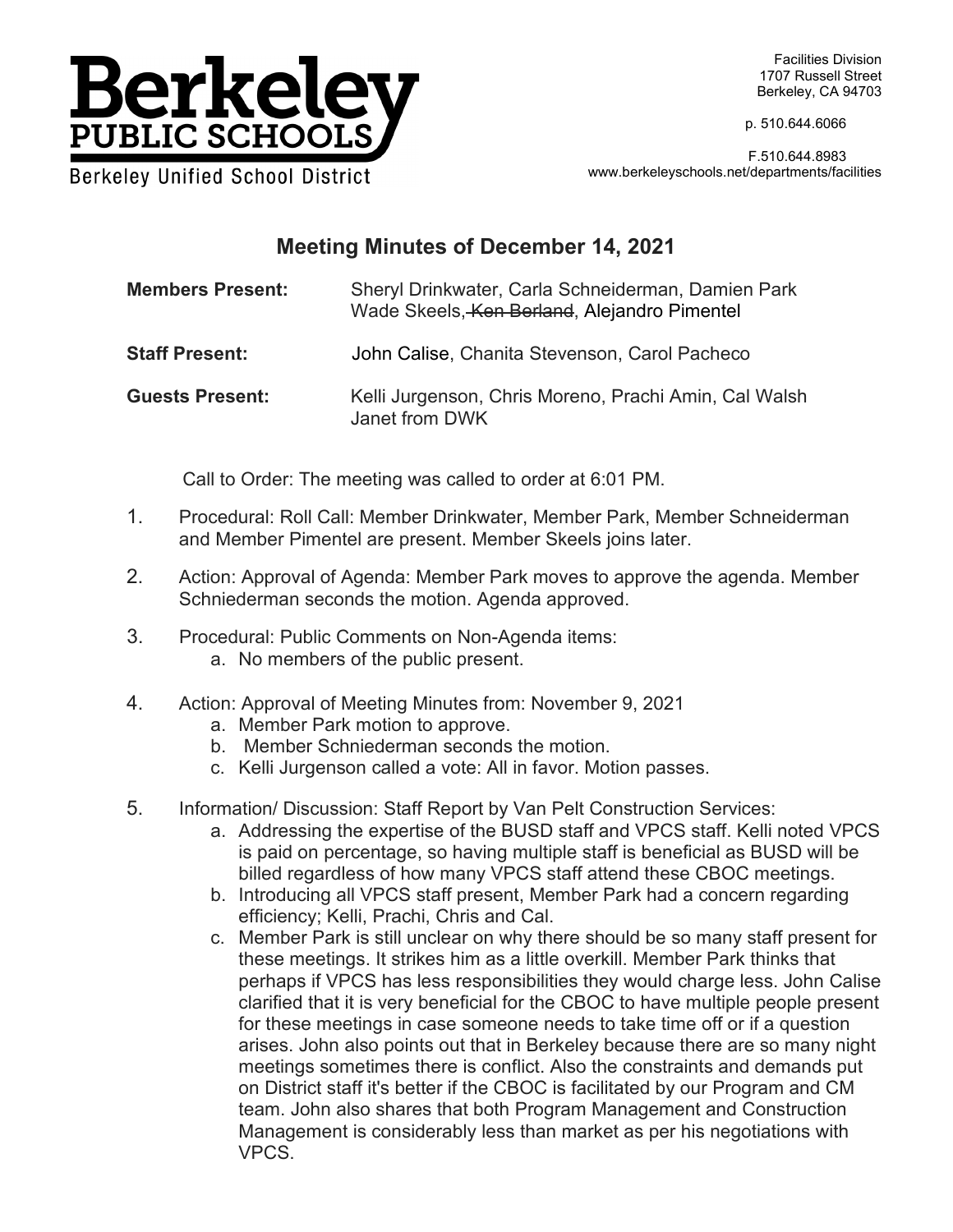6. Information: Update from Executive Director John Calise:

a. John Calise gives a brief update regarding the Plant Operations buildings on Russell Street and Oregon Street - There will be a Bond change to address the significant impact of closing the building due to safety and health issues. Buildings do not meet the Field Act and do not meet the structural for Field Act. Based on preliminary reports last Wednesday John went into closed session with the Board. Effective immediately shuttering the facilities and moving everyone out. Currently houses multiple divisions of BUSD: Facilities, Construction Managers, Program Managers, Print Shop, Nutrition Services Administration, Cooking and Gardening Administration, Purchasing Warehouse, the Nutrition Services warehouse, Maintenance, the Maintenance shop, All Maintenance Vehicles, and Operations. There is no alternative except to focus on the health and safety of staff. First the staff is being moved to new offices and warehouses are being rented to store vehicles, supplies and equipment. BUSD is reacting now because we have to for the safety of all staff. There will be projects added to the program to fund the relocation of the staff. Because you have a responsibility to report on the audits, and we want to give you an update that these relocation projects are coming.

b. Member Park asks if will be using Bond Measure G money to relocate all departments from the buildings? John replied yes, will use Bond Measure G. c. Member Drinkwater asks about the viability of the building- would it be demoed or saved? John Calise answered that many different scenarios are being looked at and analyzed for best options. Will need to look at the efficiency of the building and property. Will explore different scenarios. Member Drinkwater notes that rebuilding would be the best option. John agrees, but will need to honor the Historic (City of Berkeley) designation. Member Drinkwater notes aging infrastructure all over the country.

d. Member Skeels asks about the need to get this done for a while. John Calise answered, yes rebuilding of the building was on the last Bond Measure I, but was removed when other pressing needs came up. Able to react because of the wording of the Bond Measure.

e. Member Skeels asks about what projects will be lost? John is not sure at this time what projects will be scrapped most likely focusing on the smaller projects and infrastructure. Perhaps using some of the parcel tax and maintenance funding, also beef up preventative maintenance. Will take a few months before we know for sure. f. Member Park asks what is the market value? John replies, because of

environmental issues and structural issues the value is probably not very high. Will consider all options including selling the property, however, where would we go? There's no empty property. Looking outside of Berkeley as well. Anticipate leasing properties for at least 5 years. Chanita Stevenson wanted to add, in order to sell this property BUSD would need to go through a formal process of surplus through a surplus committee before it could go on the market - market per-se.

g. Member Skeels discussed using this as an opportunity to explore all options including workforce housing or a joint venture with a developer to lease or rent out the property. John Calise points out all the parking that would be needed to partner with developers etc. We do not have enough land for the footprint it would take to have enough parking for what would be needed for a viable option.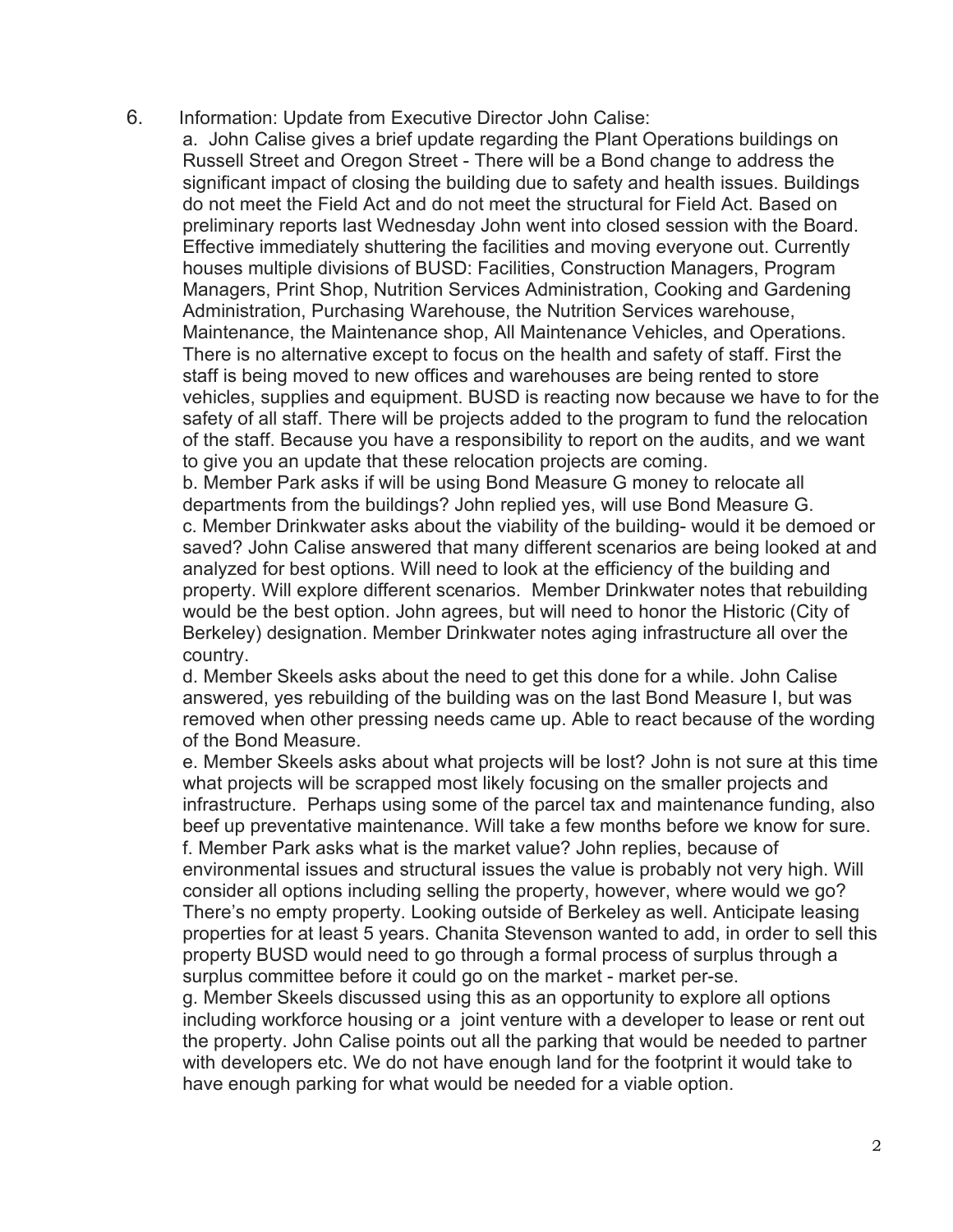h. Member Skeels is curious if the meeting minutes have already been approved? John Calise asks legal to advise on reopening the meeting minutes. Member Drinkwater points out that Wade came in pretty late.

i. DWK advises that CBOC members can motion to reopen the meeting minutes to reopen the item.

j. Member Park moves to reopen meeting minutes.

k. Member Drinkwater seconds.

l. The Board votes to approve opening the meeting minutes up for comments by Member Skeels.

m. Member Skeels does not think letter O is written correctly, "CAN" be a problem not that it "IS"a problem. Does not think the Brown Act is the problem.

n. Letter U, Member Skeels does not think he would say he would be on the hook for inspecting the schools - better to say monitor. Kelli wants clarification: "Applicable laws" Member Skeels confirms "applicable laws". Member Skeels wants to monitor the schools, and does not want to be on the hook for inspecting. He states that monitor is a much better word than inspect.

o. John Calise wants the minutes to truly reflect what is meant to be said. Asking Staff to check the meeting minutes to make sure they are captured appropriately. p. Member Park points out that his name is Park not Parks.

- 7. Information/ Discussion: Staff Report by Van Pelt Construction Services:
	- a. Presentation by Kelli Jurgeson on Delivery Methods.
	- b. Member Skeels would like to know what delivery method we will be using on future projects.
	- c. This will be added as a future Agenda Item.

c. Motion to push items 9 and 10 to the next meeting.

d. Motion to flip the agenda and address community investigation requests. Item 11 to be addressed first. Kelli Jurgenson calls a vote to review Item 11 first. All in favor and motion passes.

e. Legal council states that in general any member of the public can request addressing their concerns, however, taking action and other administrative ways that these concerns can be addressed is limited.

f. Member Drinkwater recognizes the concerns put forth in a letter sent by the public.

## 8. **Discussion**: Request for investigation, by community member

purchase 853 NPBI (Needlepoint Bipolar Ionization) units

- a. Member Schniederman would like to clarify to the public what the role of this committee is and the best place to take their concerns. The committee has read and thought about her request, but this is not the best place to send her concern. Can the committee establish guidelines on who best to address concerns. It's outside of the CBOC purview.
- b. Member Alajandro acknowledges we are pretty clear that this committee is not able to do the investigation of these particular air handlers properly. He knows her concerns are real, however, he does not believe the CBOC committee is the right place to bring her concerns.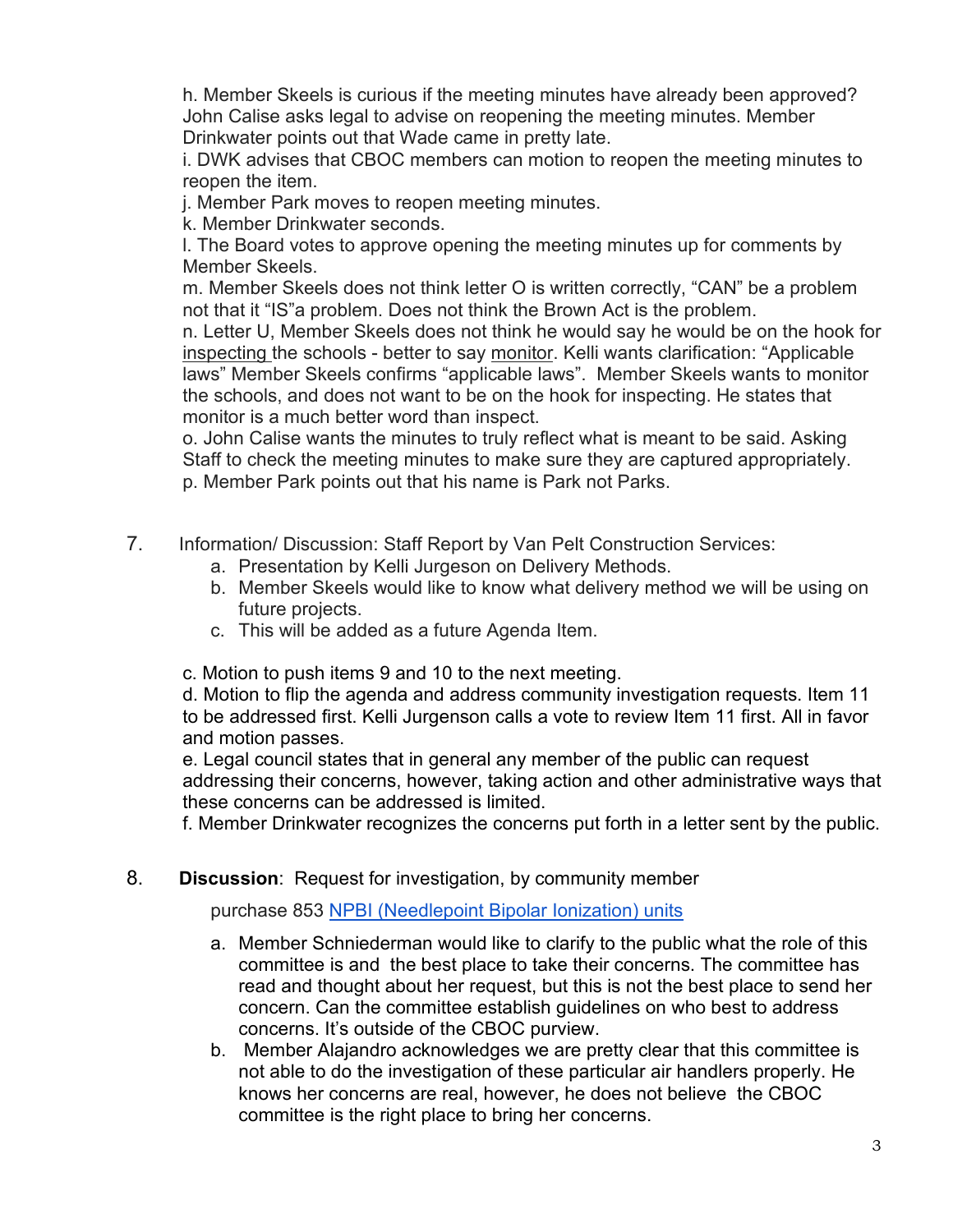- c. Member Park states that he thinks the CBOC does have some oversight, however, he is not sure he can add anything that hasn't already been addressed. She (Ceilo) can send a list of detailed questions and the board can ask, but he assumes she has already asked these questions so doesn't see the point. It doesn't seem like the board is willing at this time to look deeper into this issue.
- d. Member Schneiderman's concern that the board doesn't have the expertise other than what she reads in trade journals to assess what's the best approach for air handlers. But she doesn't want to dismiss the concerns of the public and in particular the request to investigate the purchase of these particular air handlers. She just doesn't think it is in the puvue of the board to do that kind of assessment.
- e. Janet from Legal comments that members of the public are welcome to sit in on these meetings, but they cannot compel the board to add it to the agenda. It is appropriate to share them with the committee, but there are other administrative ways that these concerns or issues can be addressed.
- f. Chair Drinkwater states that it was a very thoughtful email, but she doesn't know how it can be addressed here in this meeting.
- g. Member Skeels agrees with all the previous comments by board members and notes that the board needs to respectfully move on.
- 9. Discussion: Committee Comments/Discussion of updated By-Laws by DWK (legal counsel)
	- a. Review of By-Laws and suggested changes
		- i. Section 17: Duties of the Chair/Secretary finalize duties.
	- b. Member Park wonders if they are able to define these roles however they want. Legal Council notes that there would normally be duties assigned to each position in accordance with note taking and calling to order etc. There are usually 2 chairs that will: 1st run the meeting and 2nd to take meeting minutes. The secretary may be aided by the District in the performance of his or her duties. These are functions by any committee that someone takes the minutes and takes care of the documents. These positions of secretary and Chair are there to fit the workable needs of the District.
	- c. Member Skeels states that he was elected by the board to be the secretary by default, but does not take any meeting minutes and wants to make sure he is not expected to do so.
	- d. Chair Drinkwater lets Member Skeels know it is okay and he is not expected to take notes. She is concerned that she has not been holding the votes and other responsibilities of the Chair and hopes the District will continue to do so.
	- e. Member Schniederman thinks we could streamline the By-Laws and take some of the language out regarding responsibilities that are being performed by the District.
	- f. Member Park says he will try editing the By-Laws again and not be as heavy handed this time.
	- g. Kelli Jurgenson wants to understand next steps- Member Park will update this document that the board is looking at now. Should be ready for a vote at the next meeting.